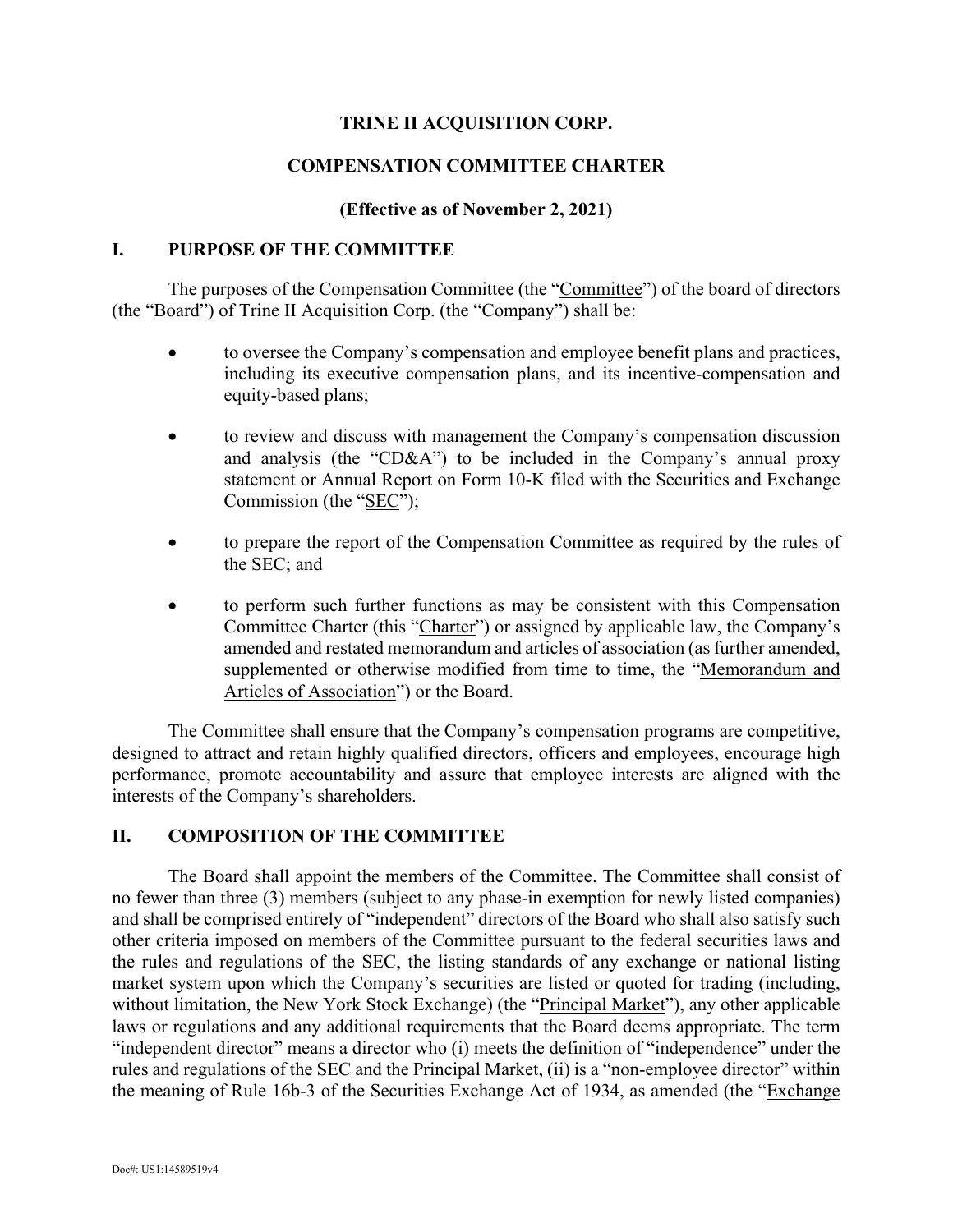Act"), and (c) is an "outside director" under the regulations promulgated under Section  $162(m)$  of the Internal Revenue Code of 1986, as amended. Each member of the Committee shall have one (1) vote. Any vacancy on the Committee shall be filled by majority vote of the Board. Each appointed member of the Committee may be removed by the Board at any time, with or without cause, by majority vote of the Board. Unless the Board elects a Chair of the Committee, the Committee shall elect a Chair by majority vote.

# **III. MEETINGS AND PROCEDURES OF THE COMMITTEE**

The Committee shall meet as often as it determines necessary to carry out its duties and responsibilities. The Chair of the Committee shall preside at each meeting. In the event the Chair of the Committee is not present at a meeting, the members of the Committee present at such meeting shall designate one of its members as the acting chair of such meeting. The Committee, in its discretion, may ask members of management or others to attend its meetings (or portions thereof) and to provide pertinent information as necessary; *provided*, *however*, that the Chief Executive Officer of the Company may not be present during any portion of the meeting of the Committee in which deliberation or any vote regarding his or her compensation occurs.

A majority of the members of the Committee present in person or by means of a conference telephone or other communications equipment by means of which all persons participating in the meeting can hear each other shall constitute a quorum.

The Committee shall maintain minutes of its meetings and records relating to those meetings and shall report regularly to the Board on its activities, as appropriate.

# **IV. DUTIES AND RESPONSIBILITIES OF THE COMMITTEE**

#### **Executive and Director Compensation**   $\mathbf{A}$ .

The Committee shall have the following duties and responsibilities with respect to the Company's executive compensation plans:

(a) to review at least annually the goals and objectives of the Company's executive compensation plans and amend, or recommend that the Board amend, these goals and objectives if the Committee deems it appropriate;

(b) to review at least annually the Company's executive compensation plans in light of the Company's goals and objectives with respect to such plans and, if the Committee deems it appropriate, adopt, or recommend to the Board the adoption of, new, or the amendment of existing, executive compensation plans;

(c) to evaluate annually the performance of the Chief Executive Officer in light of the goals and objectives of the Company's executive compensation plans and, either as a committee or together with the other independent directors (as directed by the Board), determine and approve the Chief Executive Officer's compensation level based on this evaluation. In determining the long-term incentive component of the Chief Executive Officer's compensation, the Committee shall consider factors as it determines relevant, which may include, for example, the Company's performance and relative shareholder return, the value of similar awards to chief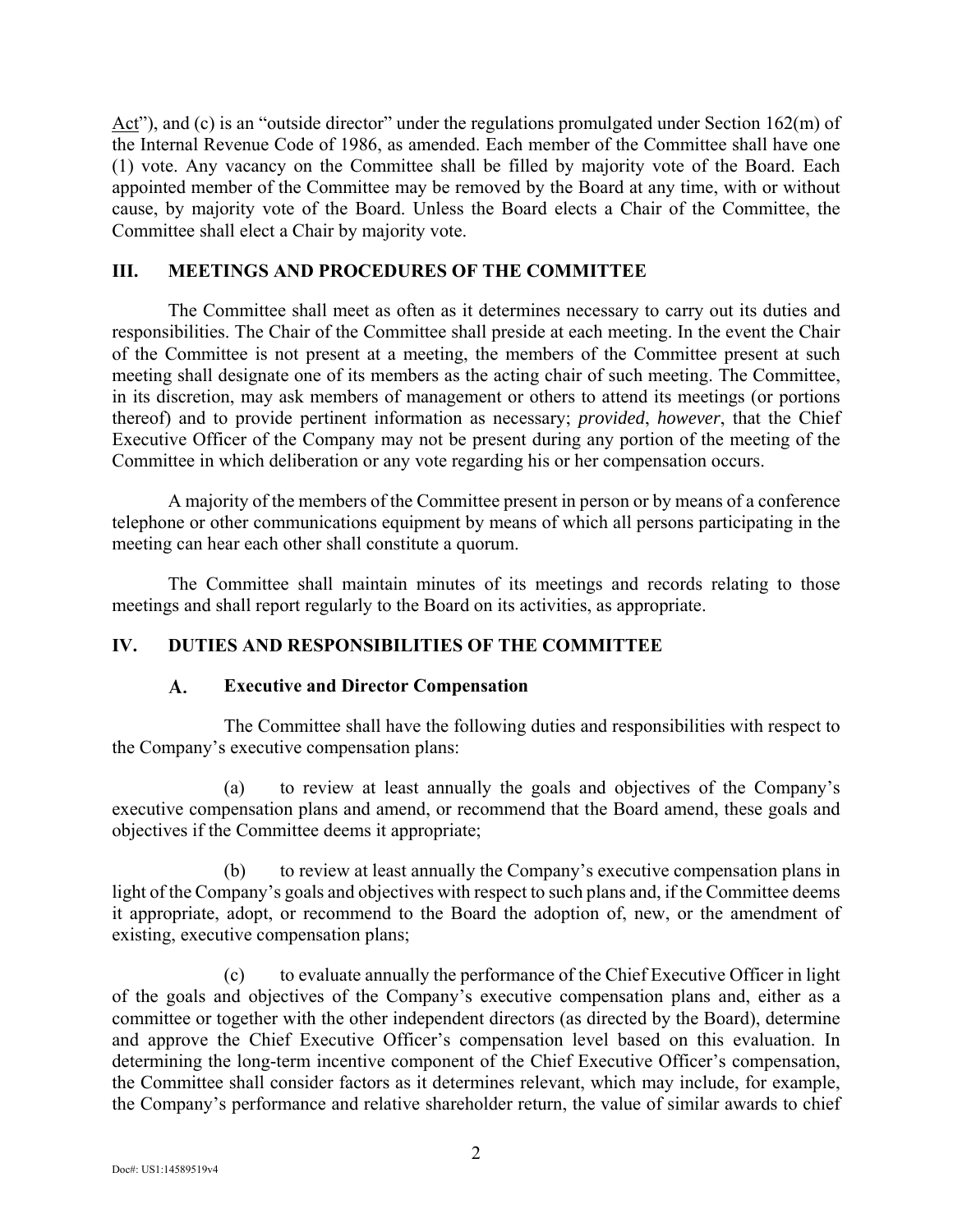executive officers of comparable companies and the awards given to the Chief Executive Officer of the Company in past years. The Committee may discuss the Chief Executive Officer's compensation with the Board if it chooses to do so;

(d) to evaluate annually the performance of the other executive officers of the Company in light of the goals and objectives of the Company's executive compensation plans and, either as a committee or together with the other independent directors (as directed by the Board), determine and approve the compensation of such other executive officers based on this evaluation. To the extent that long-term incentive compensation is a component of such executive officer's compensation, the Committee shall consider all relevant factors in determining the appropriate level of such compensation, including the factors applicable with respect to the Chief Executive Officer;

(e) to evaluate annually the appropriate level of compensation for the Board and service on the committees by non-employee directors;

(f) to review and recommend to the Board the adoption of or changes to the compensation of the Company's independent directors;

(g) to review and approve any severance or termination arrangements to be made with any executive officer of the Company;

(h) to perform such duties and responsibilities as may be assigned to the Board or the Committee under the terms of any executive compensation plan;

(i) to review and approve all perquisites, special cash payments and other special compensation and benefit arrangements or other personal benefits to the Company's executive officers and directors and recommend any changes to the Board;

(j) to consider the results of the most recent shareholder advisory vote on executive compensation as required by Section 14A of the Exchange Act and, to the extent the Committee determines it appropriate to do so, take such results into consideration in connection with the review and approval of executive officer compensation;

 $(k)$  to review and discuss with management the Company's CD&A and, based on such review and discussion, to recommend to the Board that the CD&A be included in the Company's annual proxy statement or Annual Report on Form 10-K;

(l) to monitor the Company's compliance with the requirements under the Sarbanes-Oxley Act of 2002, as amended, relating to loans to directors and officers and with all other applicable laws affecting employee compensation and benefits;

(m) to review compensation arrangements for the Company's employees to evaluate whether incentive and other forms of pay encourage unnecessary or excessive risk taking and review and discuss, at least annually, the relationship between risk management policies and practices, corporate strategy and the Company's compensation arrangements;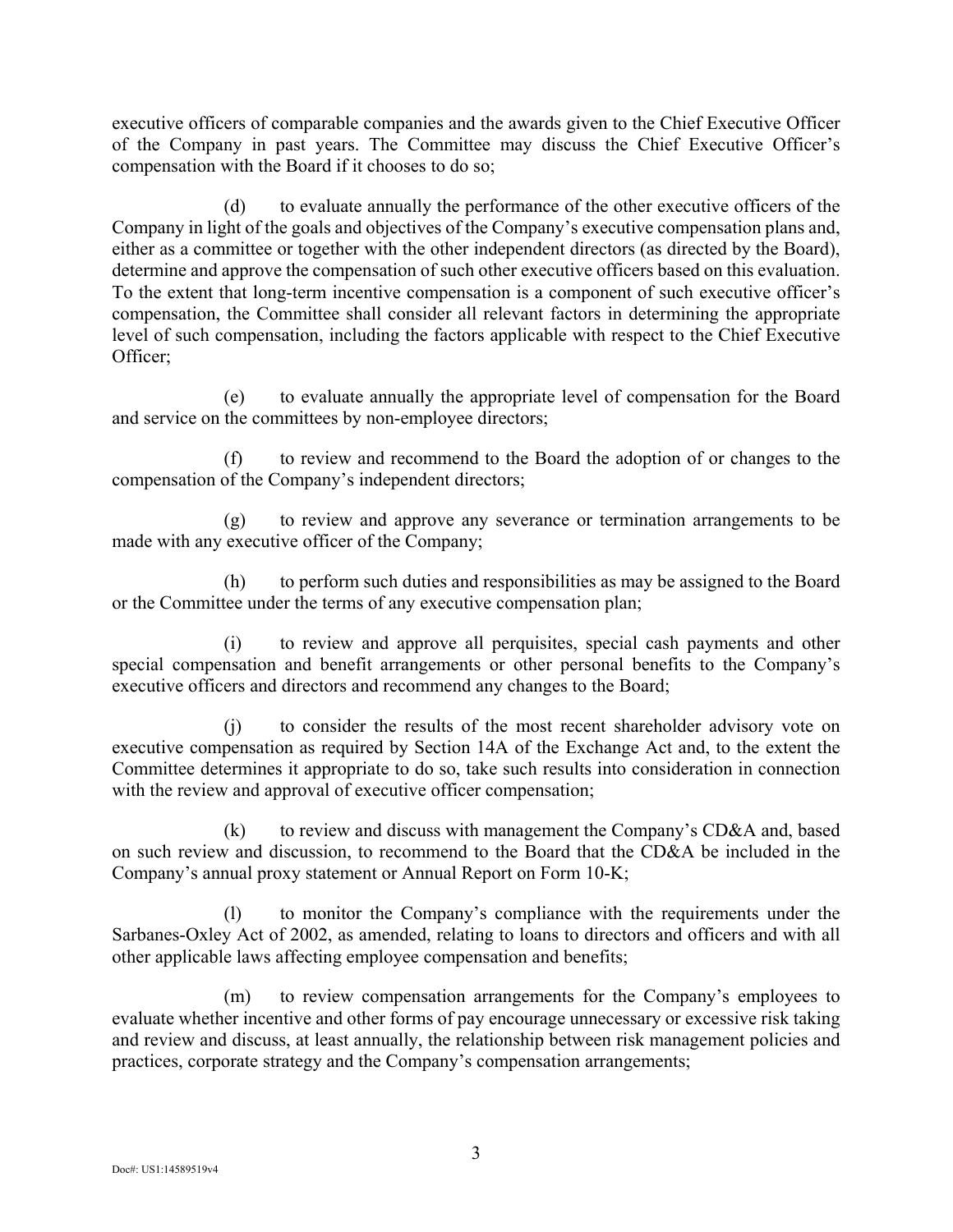(n) to review and approve, to the extent it deems necessary, the terms of any compensation "clawback" or similar policy or agreement between the Company and the Company's executive officers or other employees subject to Section 16 of the Exchange Act;

(o) to review, recommend to the Board and administer all plans that require "disinterested administration" under Rule 16b-3 under the Exchange Act;

(p) to prepare the report of the Compensation Committee in accordance with the rules and regulations of the SEC for inclusion in the Company's annual proxy statement or Annual Report on Form 10-K;

(q) to retain (at the Company's expense) outside consultants and obtain assistance from management as the Committee deems appropriate in the exercise of its authority;

(r) to perform such other functions as assigned by law, the Memorandum and Articles of Association or the Board; and

(s) to make reports and recommendations to the Board within the scope of its functions and advise the officers of the Company regarding various personnel matters as may be raised with the Committee.

Notwithstanding anything to the contrary in the foregoing, the Committee shall have sole discretion and authority with respect to any action regarding compensation payable to the Chief Executive Officer or other executive officers of the Company that the Committee intends to constitute "qualified performance-based compensation" for purposes of section 162(m) of the Internal Revenue Code of 1986, as amended, and the Treasury Regulations promulgated thereunder.

#### B. **General Compensation and Employee Benefit Plans**

The Committee shall have the following duties and responsibilities with respect to the Company's general compensation and employee benefit plans, including incentivecompensation and equity-based plans:

(a) to review at least annually the goals and objectives of the Company's general compensation plans and other employee benefit plans, including incentive-compensation and equity-based plans and amend, or recommend that the Board amend, these goals and objectives if the Committee deems it appropriate;

(b) to review at least annually the Company's general compensation plans and other employee benefit plans, including incentive-compensation and equity-based plans, in light of the goals and objectives of these plans and recommend that the Board amend these plans if the Committee deems it appropriate;

(c) to review all equity-compensation plans to be submitted for shareholder approval under the listing standards of the Principal Market and to review and, in the Committee's sole discretion, approve all equity-compensation plans that are exempt from such shareholder approval requirement;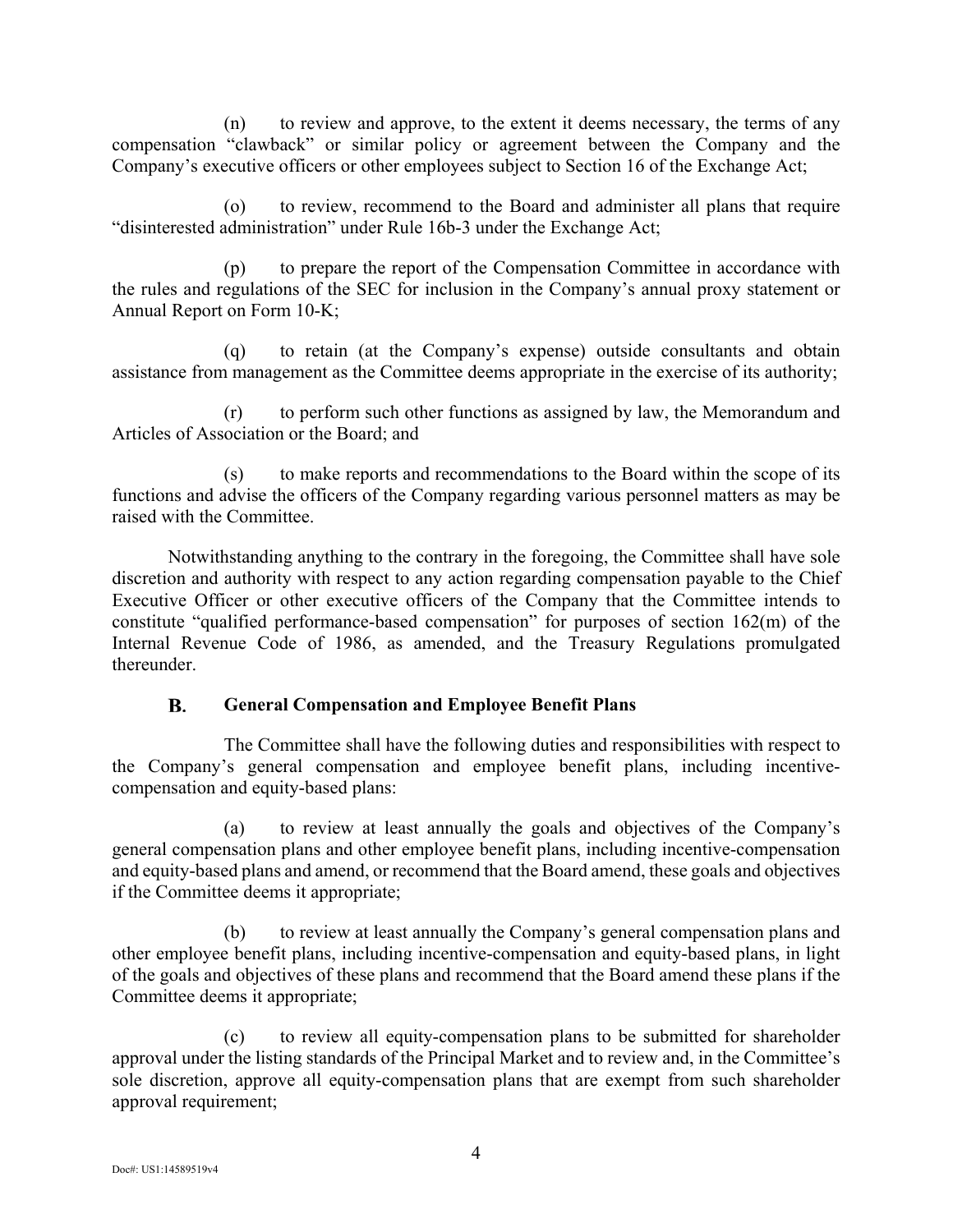(d) to approve all special perquisites, special cash payments and other special compensation and benefit arrangements for the Company's employees; and

(e) to perform such duties and responsibilities as may be assigned to the Board or the Committee under the terms of any compensation or other employee benefit plan, including any incentive-compensation or equity-based plan.

# **V. ROLE OF CHIEF EXECUTIVE OFFICER**

The Chief Executive Officer may make, and the Committee may consider, recommendations to the Committee regarding the Company's compensation and employee benefit plans and practices, including its executive compensation plans, its incentive-compensation and equity-based plans with respect to executive officers (other than the Chief Executive Officer) and the Company's director compensation arrangements.

## **VI. DELEGATION OF AUTHORITY**

The Committee may form subcommittees for any purpose that the Committee deems appropriate and may delegate to such subcommittees such power and authority as the Committee deems appropriate; *provided*, *however*, that no subcommittee shall consist of fewer than two (2) members; *provided*, *further*, that the Committee shall not delegate to a subcommittee any power or authority required by any law, regulation or listing standard to be exercised by the Committee as a whole. Any such member, members or subcommittee shall be subject to this Charter. The decisions of any such member, members or subcommittees to which authority is delegated under this paragraph shall be presented to the full Committee at its next regularly scheduled meeting.

### **VII. EVALUATION OF THE COMMITTEE**

The Committee shall, no less frequently than annually, evaluate its performance. In conducting this review, the Committee shall evaluate whether this Charter appropriately addresses the matters that are or should be within its scope and shall recommend such changes as it deems necessary or appropriate. The Committee shall address all matters that the Committee considers relevant to its performance, including at least the following: the adequacy, appropriateness and quality of the information and recommendations presented by the Committee to the Board, the manner in which they were discussed or debated and whether the number and length of meetings of the Committee were adequate for the Committee to complete its work in a thorough and thoughtful manner.

The Committee shall deliver to the Board a report, which may be oral, setting forth the results of its evaluation, including any recommended amendments to this Charter and any recommended changes to the Company's or the Board's policies or procedures.

### **VIII. INVESTIGATIONS AND STUDIES; OUTSIDE ADVISERS**

The Committee may conduct or authorize investigations into or studies of matters within the Committee's scope of responsibilities and may, in its sole discretion, retain or obtain the advice of a compensation consultant, legal counsel or other adviser. The Committee shall be directly responsible for the appointment, compensation and oversight of the work of any compensation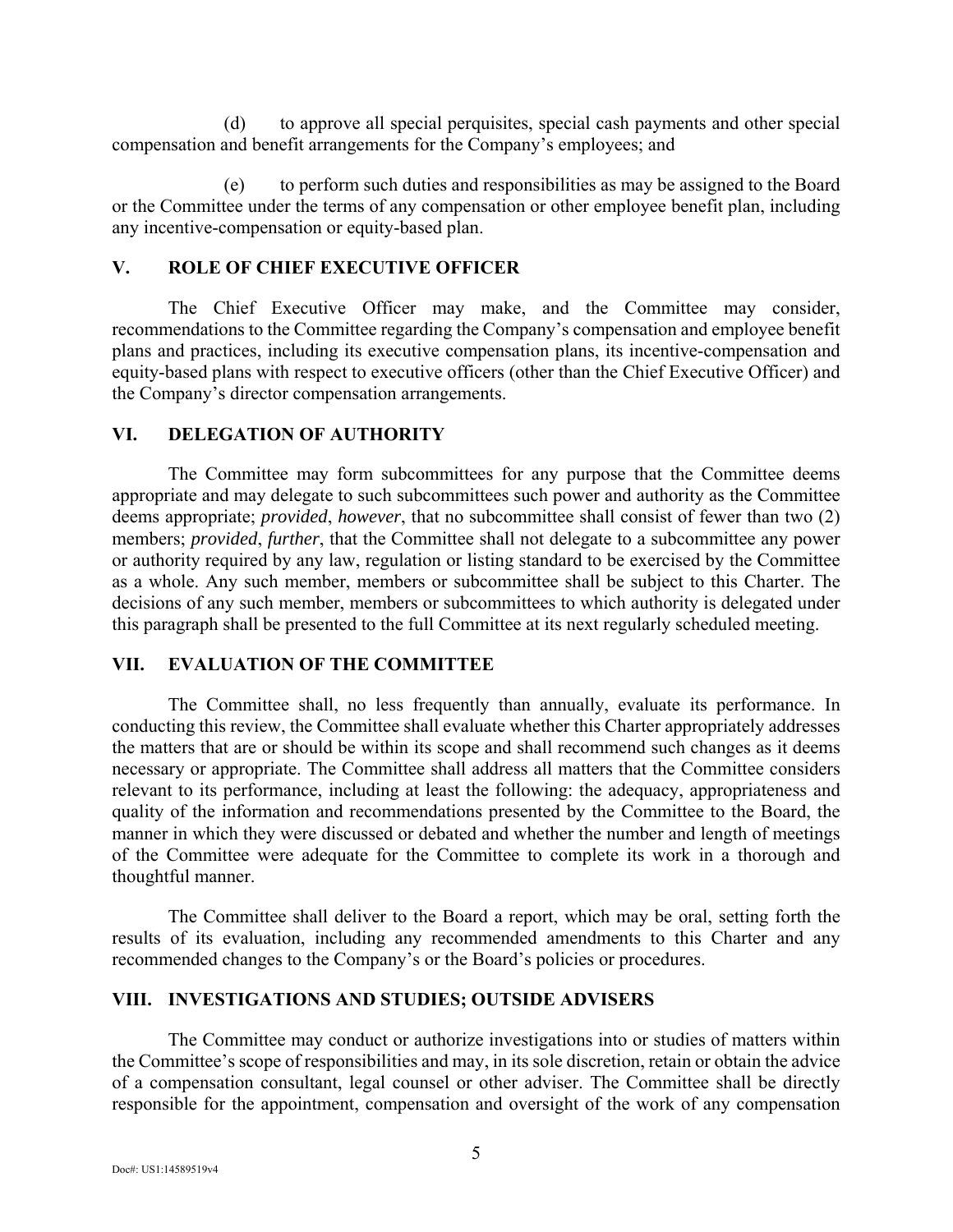consultant, legal counsel or other adviser retained by the Committee, the expense of which shall be borne by the Company. The Committee may select a compensation consultant, legal counsel or other adviser to the Committee only after taking into consideration the following:

(a) the provision of other services to the Company by the person that employs the compensation consultant, legal counsel or other adviser;

(b) the amount of fees received from the Company by the person that employs the compensation consultant, legal counsel or other adviser as a percentage of the total revenue of the person that employs the compensation consultant, legal counsel or other adviser;

(c) the policies and procedures of the person that employs the compensation consultant, legal counsel or other adviser that are designed to prevent conflicts of interest:

(d) any business or personal relationship of the compensation consultant, legal counsel or other adviser with a member of the Committee;

(e) any shares of the Company owned by the compensation consultant, legal counsel or other adviser; and

(f) any business or personal relationship of the compensation consultant, legal counsel, other adviser or the person employing the adviser with an executive officer of the Company.

The Committee shall conduct the independence assessment with respect to any compensation consultant, legal counsel or other adviser that provides advice to the Committee, taking into consideration factors relevant to the adviser's independence from management specified in NYSE Listed Company Manual Section 303A.05(c)(iv), other than (i) in-house legal counsel and (ii) any compensation consultant, legal counsel or other adviser whose role is limited to the following activities for which no disclosure would be required under Item 407(e)(3)(iii) of Regulation S-K: (x) consulting on any broad-based plan that does not discriminate in scope, terms or operation in favor of executive officers or directors of the Company and that is available generally to all salaried employees; or (y) providing information that either is not customized for the Company or that is customized based on parameters that are not developed by the compensation consultant and about which the compensation consultant does not provide advice.

Nothing in this Charter shall require a compensation consultant, legal counsel or other adviser to be independent, only that the Committee consider the enumerated independence factors before selecting or receiving advice from a compensation consultant, legal counsel or other adviser. The Committee may select or receive advice from any compensation consultant, legal counsel or other adviser it prefers, including ones that are not independent, after considering the six independence factors outlined above.

Nothing in this Charter shall be construed to (a) require the Committee to implement or act consistently with the advice or recommendations of the compensation consultant, legal counsel or other adviser to the Committee or (b) affect the ability or obligation of the Committee to exercise its own judgment in fulfillment of its duties.